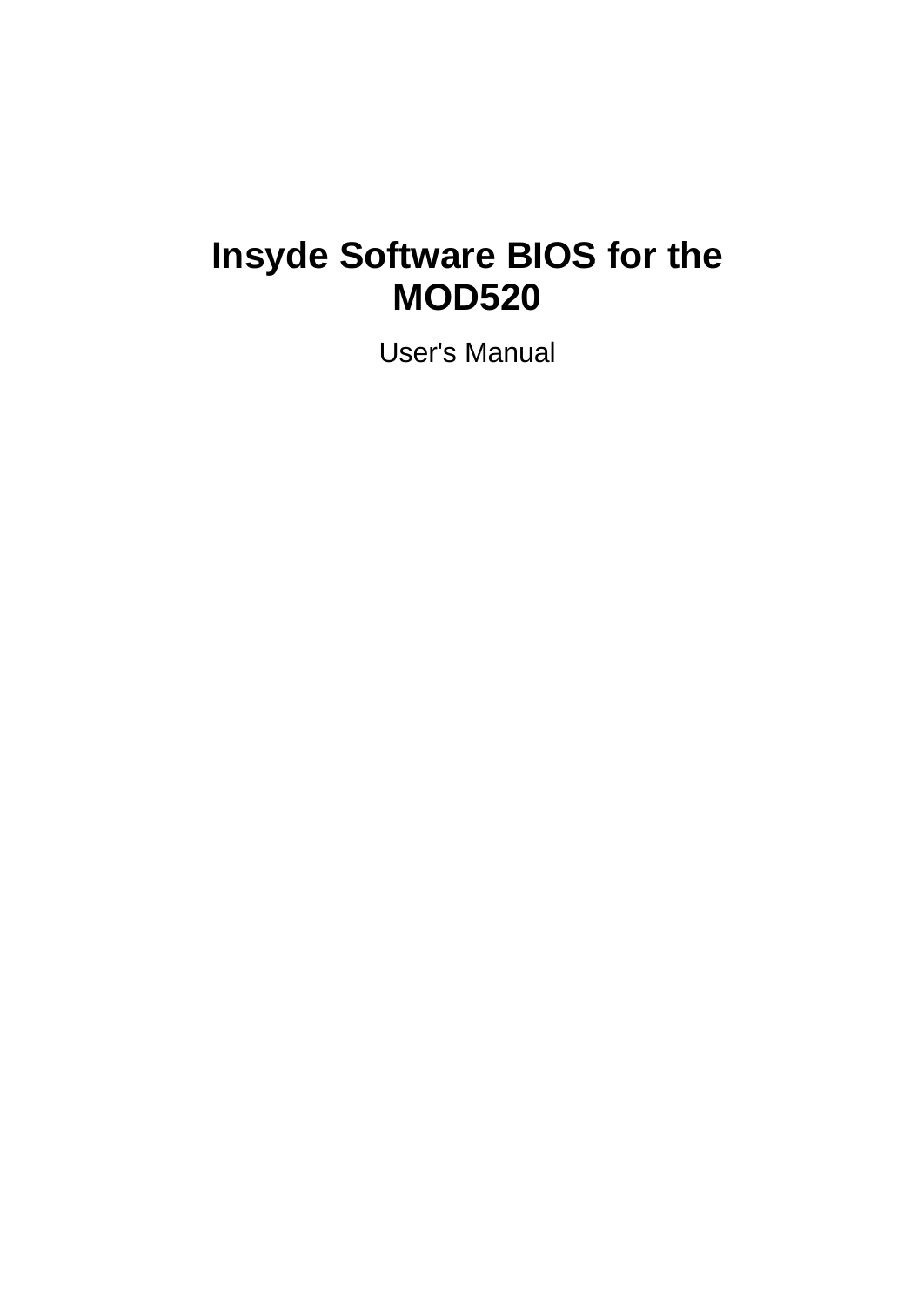Copyright 2002:

FS FORTH-SYSTEME GmbH Postfach 1103, D-79200 Breisach a. Rh., Germany

Release of Document: July 04, 2002<br>Filename: BIOS MOD5 BIOS\_MOD520\_a5.DOC Author: Pedro Perez de Heredia<br>BIOS Version 1.x **BIOS Version** 

All rights reserved. No part of this document may be copied or reproduced in any form or by any means without the prior written consent of FS FORTH-SYSTEME GmbH.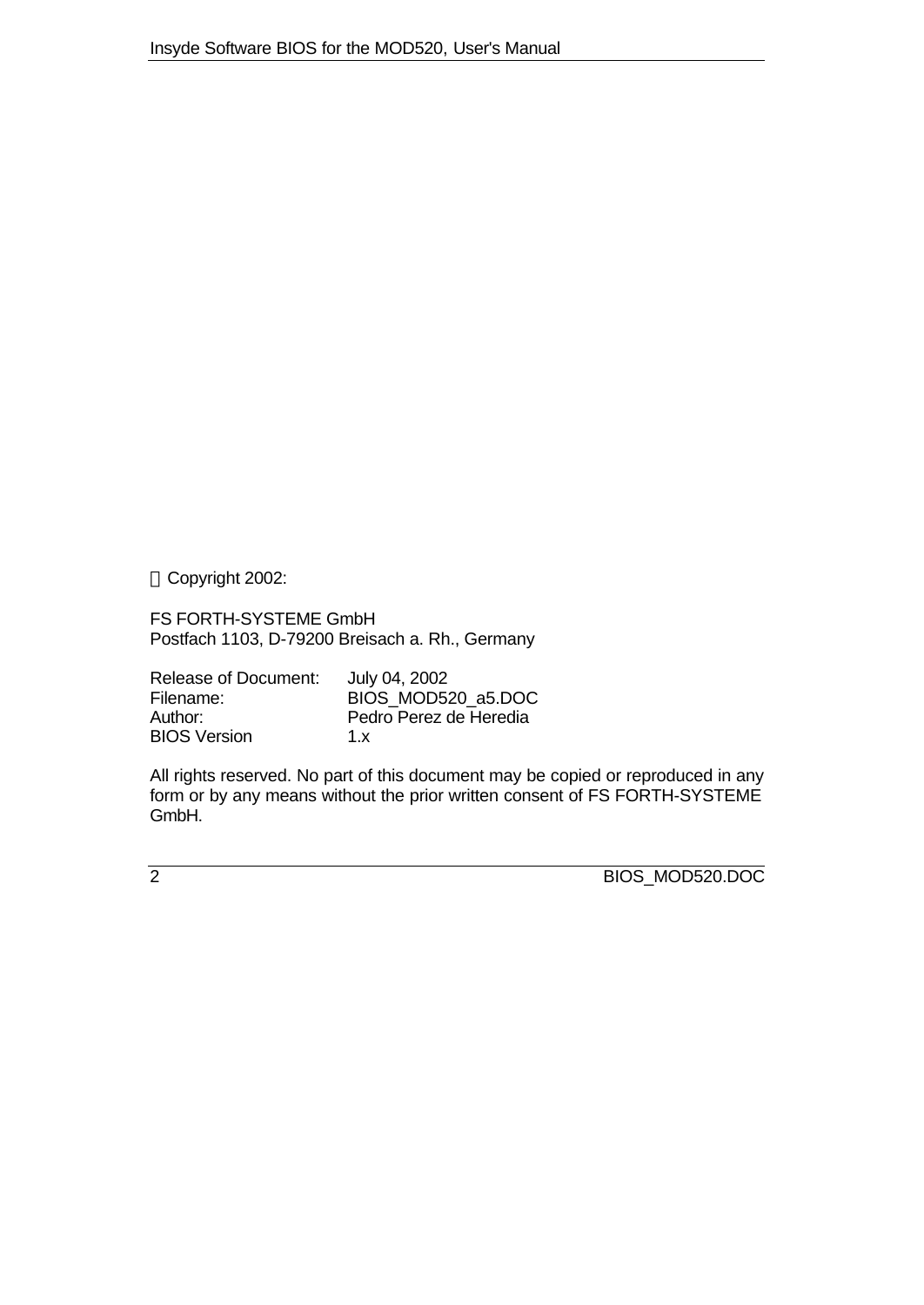# **Contents**

| 3. |  |
|----|--|
|    |  |
|    |  |
| 6. |  |
| 7. |  |
| 8. |  |
|    |  |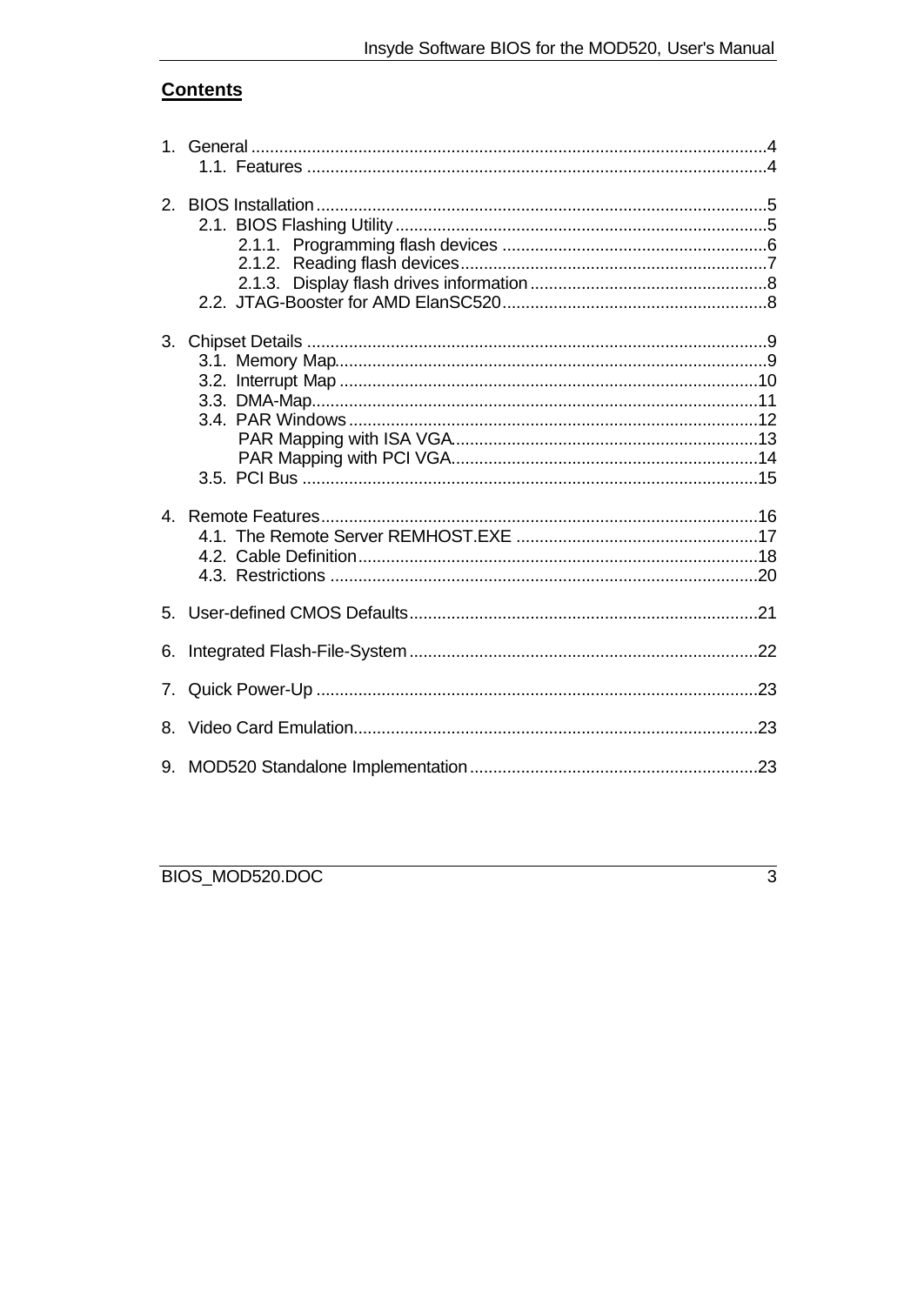## **1. General**

This BIOS was developed to support the features of the FS FORTH-SYSTEME MOD520 module.

It has been designed to provide maximum PC/AT compatibility. It has been tested thoroughly with testing environments from the PCISIG and Microsoft´s System Confidence Test.

## **1.1. Features**

- Dynamic SDRAM detection
- Configurable L1-cache
- Master/Slave Harddrives
- Floppy
- Keyboard
- ISA/PCI Video
- Parallel port in standard, bidirectional or epp mode
- 4 configurable COM ports
- numerical coprocessor
- Plug and Play BIOS
- 2.1 PCI-Specification Compliant
- System Configuration Utility
- Remote Features (Video, Keyboard, Floppy)
- CMOS-Defaults from EEPROM
- Virus Protection
- Password Protection for Setup and Boot
- Flash Disk Support
- Card Boot (optional)
- Integrated ROM Debugger (optional)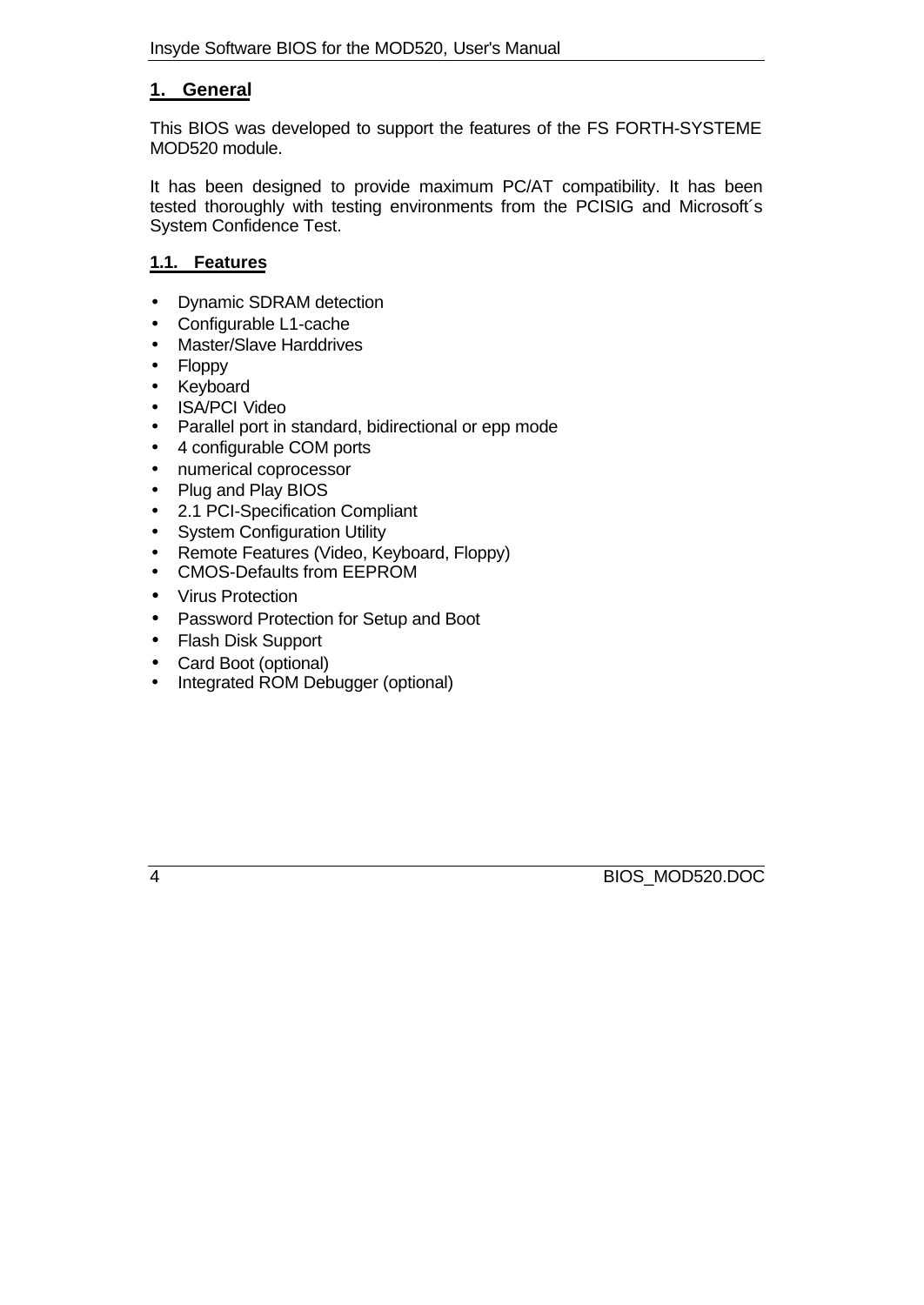## **2. BIOS Installation**

FORTH-SYSTEME provides two methods to program the BIOS into the flash, the utility BFLASH.EXE for BIOS updates under DOS and the JTAG-Booster for initial flash programming.

Since the flash device on the MOD520 is larger than 1MB, the BIOS needs to be programmed into two different regions:

- 256K BIOS at address 0C0000h
- The upper 4K of the BIOS image at the top of the flash

#### **2.1. BIOS Flashing Utility**

For updating the BIOS under DOS, we have added the flashing utility BFLASH.EXE to this kit. When starting BFLASH without parameters, the following help screen with all possible functions and options is displayed:

```
BFLASH --- BIOS programming utility for the MOD520
Copyright (C) FS FORTH-SYSTEME GmbH, Breisach
Version 2.00 of 01/18/2001
Usage: BFLASH /function [filename] [/option_1] [/option_n]
Supported functions:
   /P : Program file into flash drive
   /R : Read from flash drive into file
   /I : Display flash drives information
```

| Supported options: |                                      |
|--------------------|--------------------------------------|
| /UNIT=             | : Select flash drive                 |
|                    | /ERASEALL : Erase all flash chips    |
| /NOERASE           | : Do not erase before programming    |
| /TOP               | : Program file on top of flash       |
| $/O =$             | : Offset within the flash disk (hex) |
| $/L =$             | : Length of image file               |
| $/FO=$             | : File offset (hex)                  |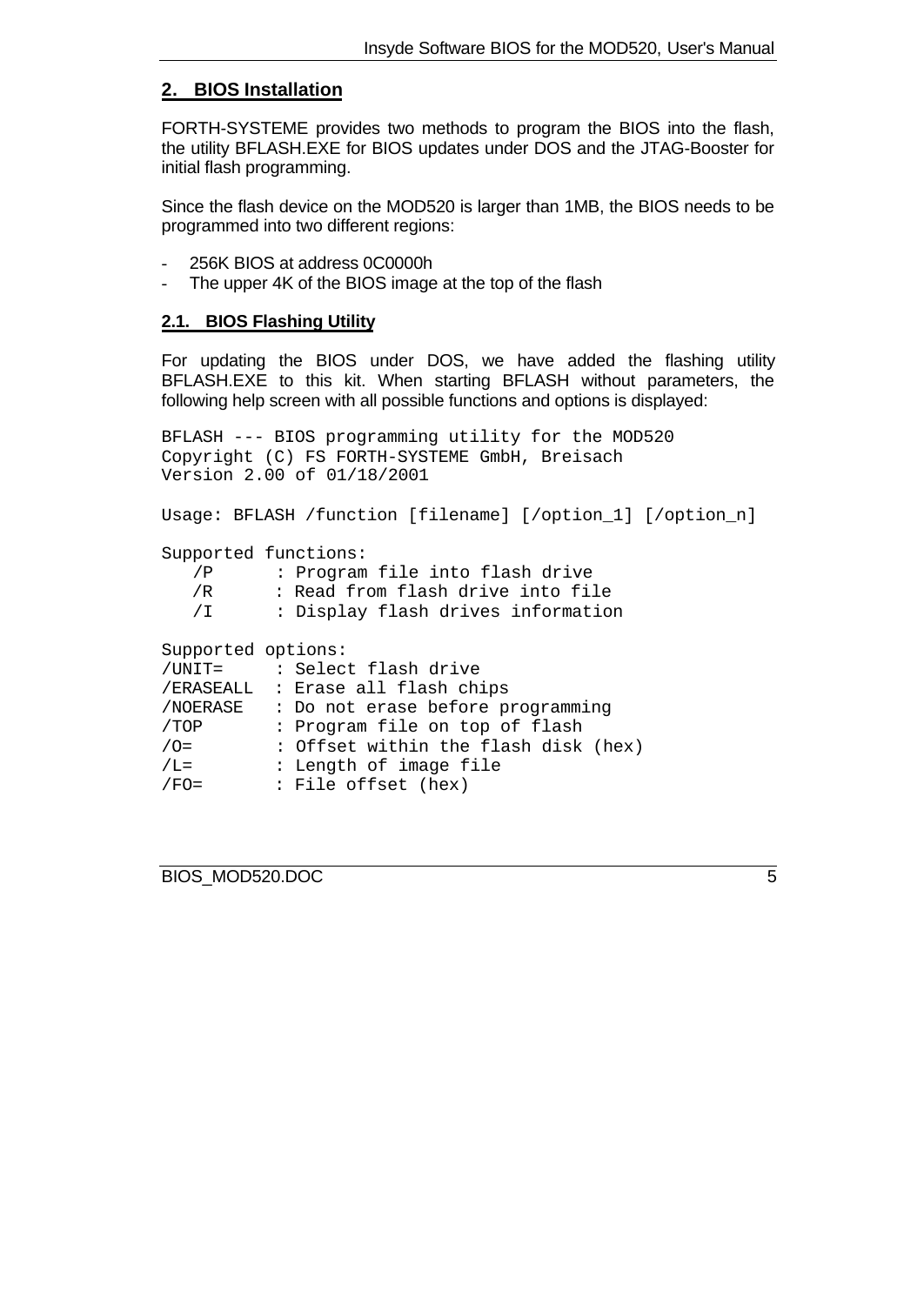Before running this utility, make sure that no expanded memory manager such as EMM386.EXE is installed. Do not switch off or reset the SC520-board while BFLASH is programming your flash.

## **2.1.1. Programming flash devices**

**Usage:** BFLASH /P filename [options]

The specified file is programmed into the flash memory. The type of flash device is automatically detected by the software.

## **Options:**

/UNIT=x

Selects a flash disk unit, if more than one exists. On the MOD520, there is only one flash unit, so this switch is not required. Default: /UNIT=0

## /O=xxxx

The programming starts at an offset of xxxx. If the offset is negative, the offset specifies an address relative to the end of the flash disk. Default: /O=0

## /TOP

The programming starts at the end of the flash unit minus the size of the file image.

#### /FO=xxxx

This switch specifies an offset into the image file. The first xxxx bytes of the file are skipped and not programmed to the flash.<br>Default: /FO=0 Default:

#### $\lambda$  = xxxx

The number of bytes to program may be limitited by the /L-option (length). Without this option, the whole file will be programmed (starting from /FO) Default: /L=file size

/ERASEALL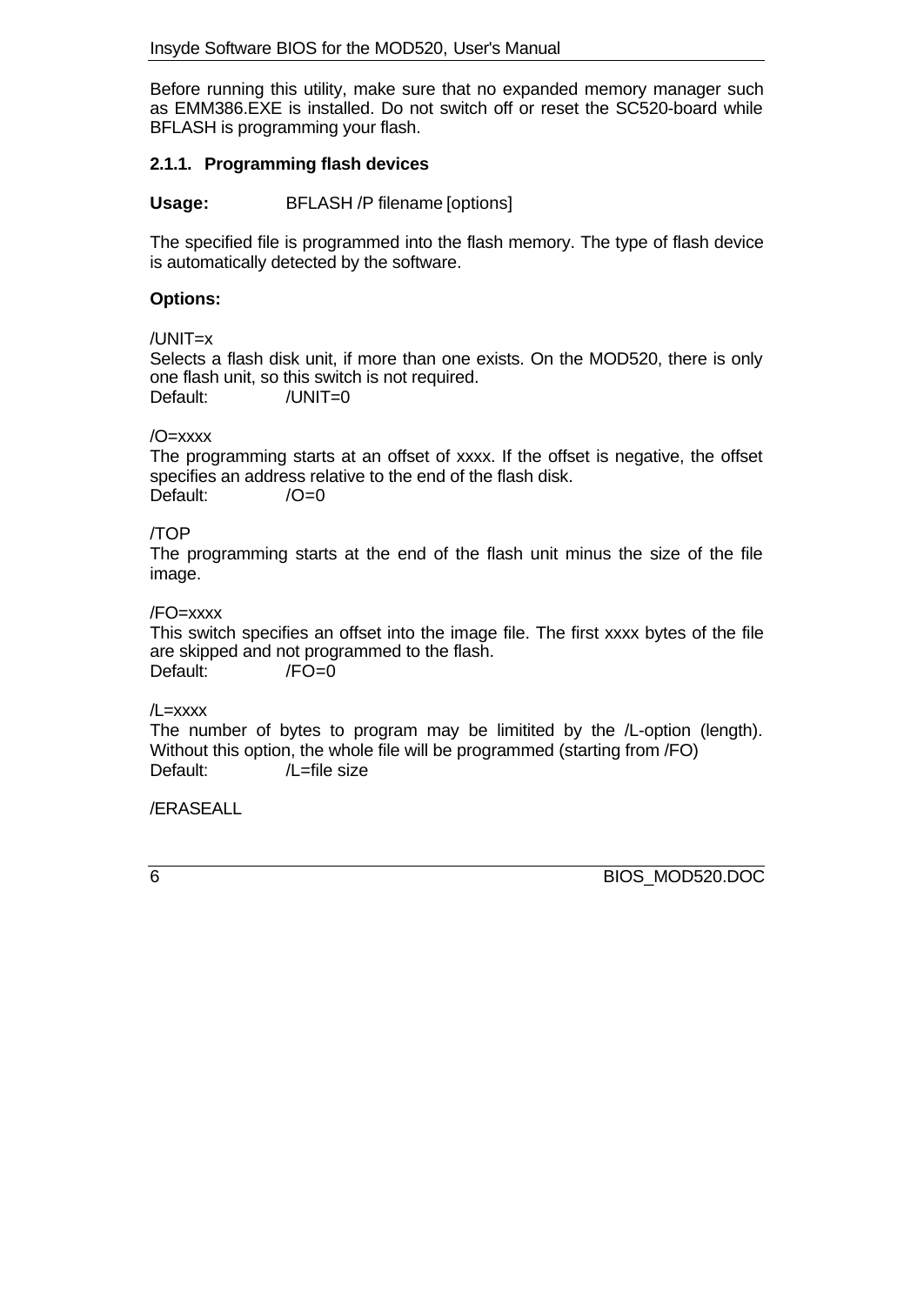Erase the whole flash unit. Without this option, only those blocks will be erased where new data should be written to.

/NOERASE

This option prevents the flash from being erased.

#### **Examples:**

BFLASH /P BIOS.ROM /O=C0000 /ERASEALL This programs the 256K BIOS image to the address range C0000..FFFFF. The entire flash unit is erased.

BFLASH /P BIOS.ROM /FO=3F000 /O=-1000

This programs the upper 4K of the BIOS image to the top of flash. The topmost flash block will be erased before programming.

#### **2.1.2. Reading flash devices**

Usage: BFLASH /R filename [options]

The contents of the flash memory is read and written to a file.

#### **Options:**

/UNIT=x

Selects a flash disk unit, if more than one exists. On the MOD520, there is only one flash unit, so this switch is not required. Default: /UNIT=0

/O=xxxx

Reading starts at an offset of xxxx. If the offset is negative, the offset specifies an address relative to the end of the flash disk. Default: /O=0

/L=xxxx

The number of bytes to read may be limitited by the /L-option (length). Without this option, the whole flash disk will be read (starting from  $\overline{O}$  =) Default: /L=size of flash disk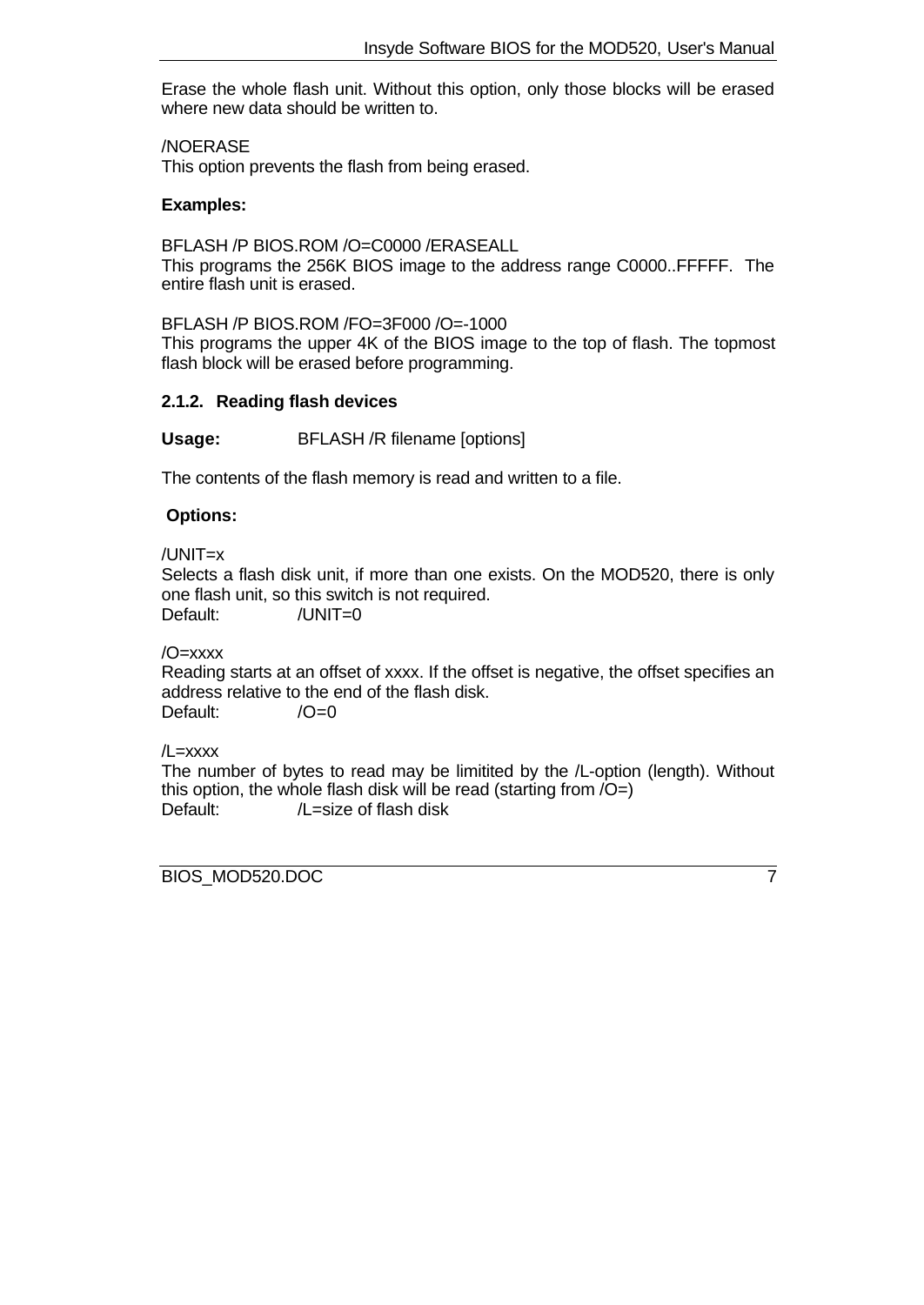#### **Examples:**

BFLASH /R BIOS.IMG /O=C0000 /L=40000 This example reads the address range C0000..FFFFF into the file BIOS.IMG.

## **2.1.3. Display flash drives information**

#### **Usage:** BFLASH /I

BFLASH displays the total size and erase zone size of all flash drives available.

## **2.2. JTAG-Booster for AMD ElanSC520**

The BIOS can also be replaced by an external JTAG-programmer. The JTAG-Booster does not require system software running on your target, so this can be your last rescue, if the BIOS got accidently destroyed.

Please refer to the manual "JTAG-Booster for AMD ElanSC520" for detailed information.

To program the BIOS on the MOD520 using JTAGEL5.EXE, the following commands must be started:

JTAGEL5 /P BIOS.ROM /O=C0000 /VERIFY /NODUMP /LPT-BASE=378 /MBUS

JTAGEL5 /P BIOS.ROM /TOP /L=1000 /VERIFY /NODUMP /LPT-BASE=378 /MBUS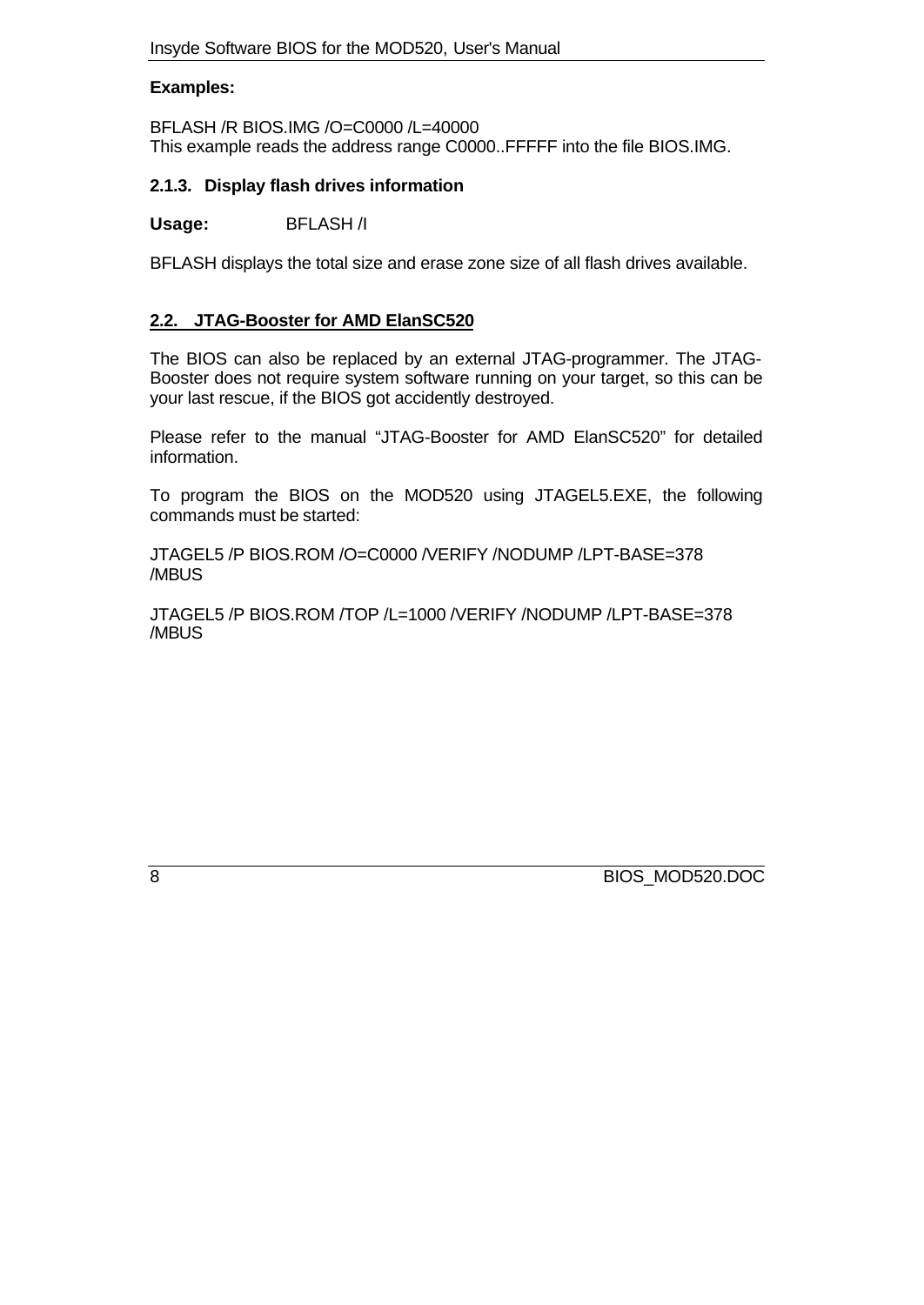## **3. Chipset Details**

## **3.1. Memory Map**

| 0000009FFFFh        | Low Memory Area                   |
|---------------------|-----------------------------------|
| A0000hBFFFFh        | Video Adapter Space (PCI or ISA)  |
| C0000hDFFFFh        | Adapter Space for BIOS extensions |
| E0000hEEFFFh        | <b>System BIOS extensions</b>     |
| EF000hEFFFFh        | <b>RealMode MMCR</b>              |
| F0000hFFFFFh        | <b>System BIOS</b>                |
| 100000h             | High Memory Area                  |
| 8000000h8FFFFFFh    | On-board flash                    |
| 9000000h907FFFFh    | <b>SRAM</b>                       |
| FFFEF000hFFFEFFFFh  | ProtectedMode MMCR                |
| FFFFF000hFFFFFFFFFh | BootVector BIOS ROM               |

The adapter space at C0000h..DFFFFh is used for PCI BIOS extensions and ISA bus. The BIOS will automatically provide shadow RAM for extensions and maps the remaining space for ISA bus.

The ISA bus memory hole is an important feature required for ISA devices, that map ROM or RAM into the adapter space. Examples for this are ISA network cards or PCMCIA controllers. BIOS extensions of PCI devices will always be copied to shadow RAM by the BIOS. They will be copied one after another behind the VGA BIOS. ISA cards that require ISA memory space should be configured to use addresses right below E0000h in order to prevent conflicts with PCI shadow ROM's.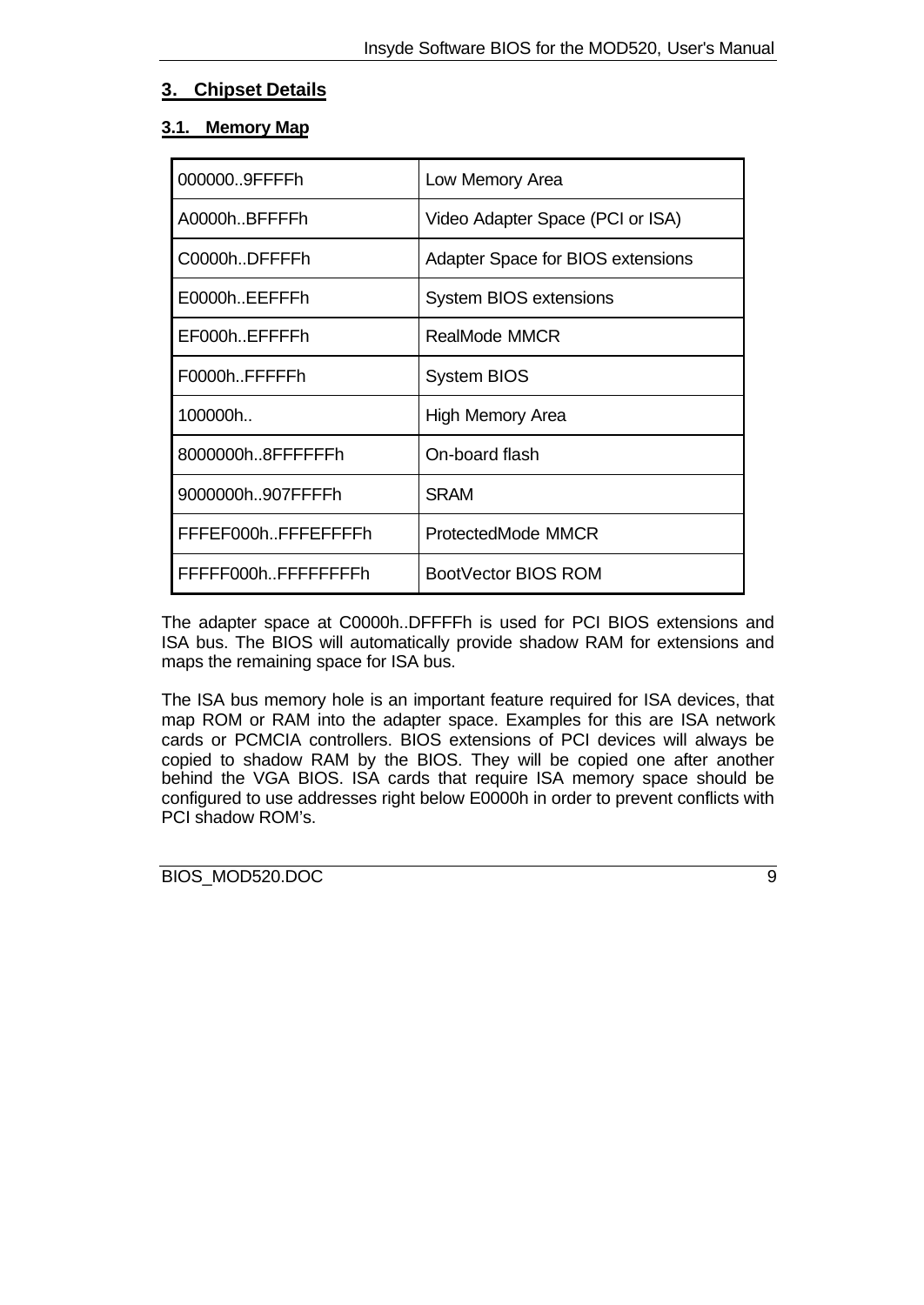## **3.2. Interrupt Map**

For AT-compatibility we do not use the second slave interrupt controller of the AMD ÉlanSC520. Nevertheless, the customer is free to map the second slave interrupt controller into the system and use the additional 8 interrupt lines. Note that using these interrupts require special interrupt service routines.

| <b>IRQ</b>     | <b>Mapping</b><br><b>Register</b> | <b>Function</b>                 |
|----------------|-----------------------------------|---------------------------------|
| $\Omega$       | <b>PITOMAP</b>                    | <b>Timer Ticker</b>             |
| 1              | GP1IMAP                           | Keyboard                        |
| 2              |                                   | Slave Interrupt Controller 1    |
| 3              | GP3IMAP                           | Serial Port 2F8 or ISA Bus IRQ3 |
| 4              | GP4IMAP                           | Serial Port 3F8 or ISA Bus IRQ4 |
| 5              | GP5IMAP                           | Serial Port 3E8 or ISA Bus IRQ5 |
| 6              | GP6IMAP                           | Floppy                          |
| $\overline{7}$ | <b>GP7IMAP</b>                    | Serial Port 2E8 or ISA Bus IRQ7 |
| 8              | <b>RTCMAP</b>                     | <b>Real Time Clock</b>          |
| 9              | <b>GP9IMAP</b>                    | <b>ISA Bus IRQ9</b>             |
| 10             | GP8IMAP                           | <b>ISA Bus IRQ10</b>            |
| 11             | <b>GPOIMAP</b>                    | <b>CAN Controller</b>           |
| 12             | GP2IMAP                           | PS/2 Mouse                      |
| 13             | <b>FERRMAP</b>                    | <b>Floating Point Error</b>     |
| 14             | GP10IMAP                          | <b>Hard Disk</b>                |
| 15             |                                   | Not mapped                      |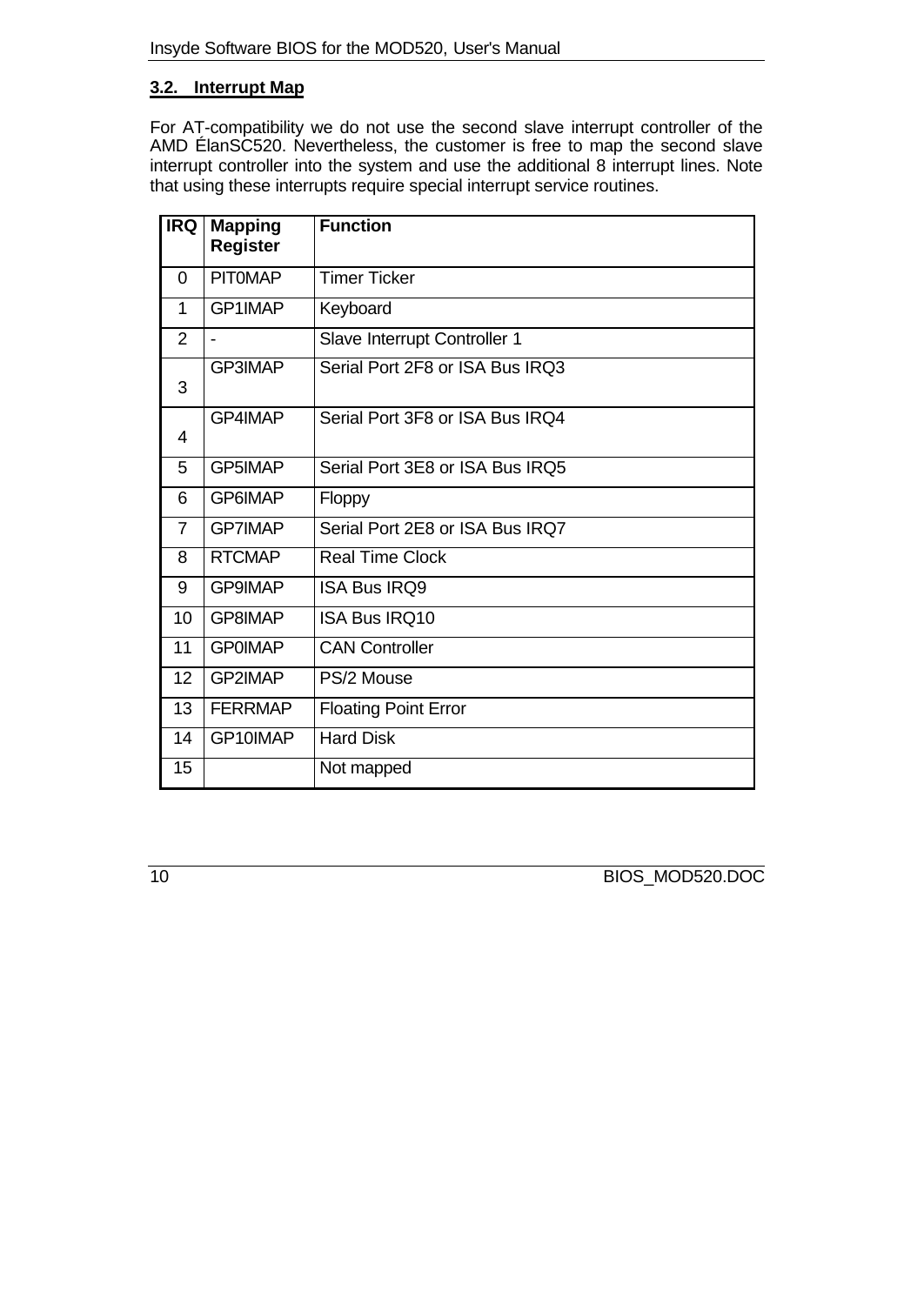The ISA bus interrupts 7, 9, 10, 11 and 15 may also be used for PCI devices. The BIOS scans the PCI bus for PCI devices and examines their configuration space. If devices are requesting interrupts, the BIOS maps interrupt resources to the PCI bus and disables the corresponding ISA interrupts. So PCI will always have precedence over ISA interrupts. Eventhough PCI devices may request more than one interrupt, the PCI bus will only use up to four different interrupts INTA..D. Interrupts on the PCI bus are shareable. A BIOS user can assign specific interrupts to INTA..D in setup or let the BIOS automatically decide which interrupts are free for PCI.

## **3.3. DMA-Map**

|                | DMA 0   ISA (GPDRQ0)                 |
|----------------|--------------------------------------|
| DMA 1   unused |                                      |
|                | DMA 2   Floppy (GPDRQ2)              |
| DMA 3   unused |                                      |
|                | DMA 4   reserved for slave cascading |
|                | DMA 5   ISA Bus (GPDRQ1)             |
| DMA 6 unused   |                                      |
|                | DMA 7   ISA Bus (GPDRQ3)             |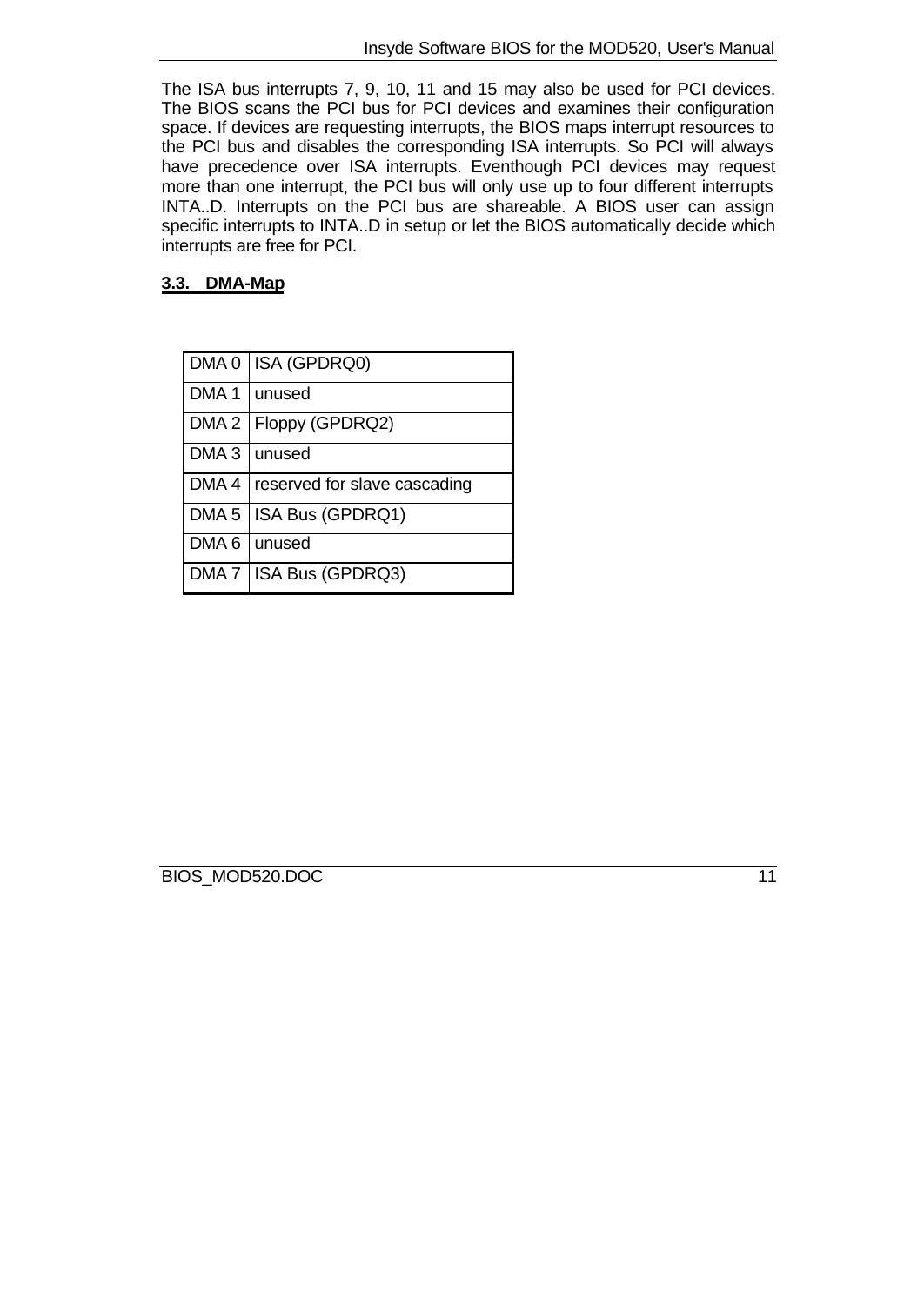## **3.4. PAR Windows**

The PAR windows are used to build a PC/AT compatible environment. Without appropriate PAR-Windows, the AMD ÉlanSC520 maps DRAM continuously into the address space. All memory cycles behind the DRAM are treated as PCI memory cycles. A PC/AT compatible environment requires 640 KB low memory, 128 kByte at A0000h for video, 128 kByte at C0000h for ISA adapter space and 128 kByte at E0000h for the system BIOS.

I/O below 400h can be configured for either PCI or ISA. All I/O accesses above 400h are treated as PCI cycles. To support a mixture between both bus types, some PAR windows must be used. Typically PCI I/O is mapped into higher I/O ranges. The BIOS is responsible to map I/O requests from PCI devices conflict free into the I/O space. The only exception for this are PCI VGA cards. They can use fixed I/O addresses for backward compatibility to ISA devices (94, 102, 3B0..3DF, 46E8).

PAR windows can be configured to map PCI memory, but not PCI I/O. Once the I/O below 400h is configured for ISA, there is no possibility to access PCI I/O. The InsydeSoftware BIOS looks on the ISA bus if a VGA card is available. If not, it always maps the I/O space below 400h to PCI in order to support PCI VGA cards. All remaining I/O space below 400h will be made accessible to ISA I/O by using several PAR windows.

PAR windows may also be used for chip selects to external devices. To support such an I/O space, you can simply program another PAR window which overlaps the existing I/O windows below 400h. Overlapping PAR windows is allowed, the lower PAR window will always have priority to the higher PAR windows.

The next two sections describe the PAR settings for systems with and without ISA VGA cards.

Note, that all PAR-windows used to map ISA I/O or memory are routed to the unused general purpose chipselect GPCS5. The I/O windows above 400h are mainly used to support PNPISA cards.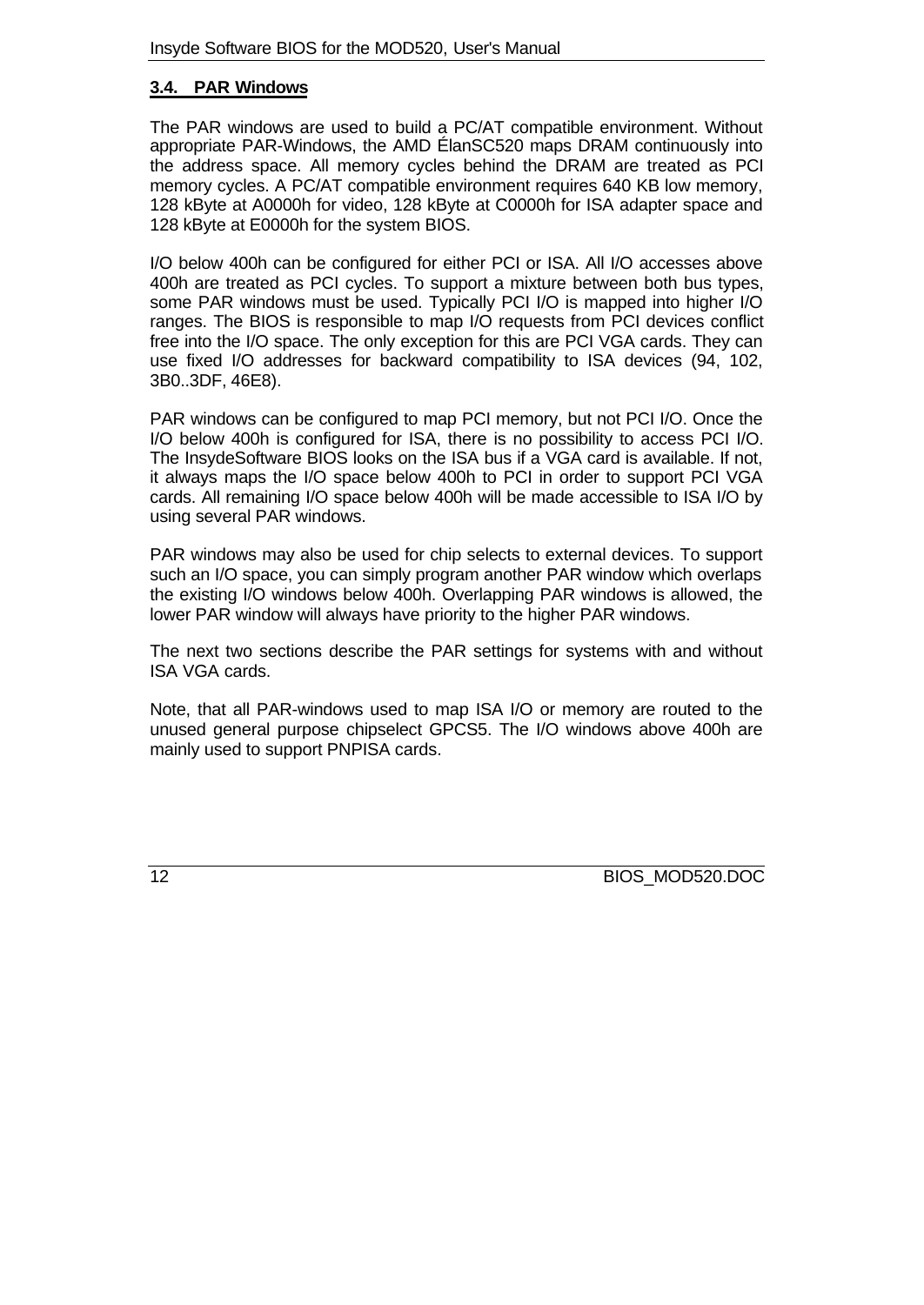| Wind.              | <b>Type</b>   | <b>Address</b>      | <b>Function</b>                       |
|--------------------|---------------|---------------------|---------------------------------------|
|                    |               |                     |                                       |
| PAR <sub>0</sub>   | <b>Memory</b> | A0000.BFFFF         | r/w, ISA Video Memory                 |
| PAR1               | Memory        | 8000000<br>8FFFFFFF | 16MB Flash-chip at BOOTCS             |
| PAR <sub>2</sub>   | <b>Memory</b> | setup               | CAN memory at GPCS3                   |
| PAR <sub>3</sub>   | $\mathsf{IO}$ | 1F01F7              | <b>Harddisk at GPCS6</b>              |
| PAR4               | 1/O           | 3F63F7              | Harddisk at GPCS7                     |
| PAR <sub>5</sub>   | 1/O           | 400.5FF             | <b>ISA</b> devices                    |
| PAR <sub>6</sub>   | 1/O           | 6007FF              | ISA devices (includes ECP config)     |
| PAR7               | Memory        | 9000000<br>907FFFF  | 512KB SRAM at GPCS0                   |
| PAR <sub>8</sub>   | $\mathsf{IO}$ | <b>A00BFF</b>       | ISA devices (includes A79 for PNPISA) |
| PAR <sub>9</sub>   | $U$           | E00.FFF             | <b>ISA</b> devices                    |
| <b>PAR10   I/O</b> |               | C00CF7              | <b>ISA</b> devices                    |
| <b>PAR11</b>       | $\mathsf{IO}$ | D00.DFF             | <b>ISA</b> devices                    |
| PAR <sub>12</sub>  | 1/O           | 46E8.46E8           | <b>ISA VGA Enable Register</b>        |
| <b>PAR13</b>       | Memory        | C0000               | write-protected BIOS extensions       |
| PAR <sub>14</sub>  | <b>Memory</b> | DFFFF               | ISA adapter space                     |
| <b>PAR15</b>       | <b>Memory</b> | E0000.FFFFF         | <b>BIOS</b> write-protection          |

# **PAR Mapping with ISA VGA**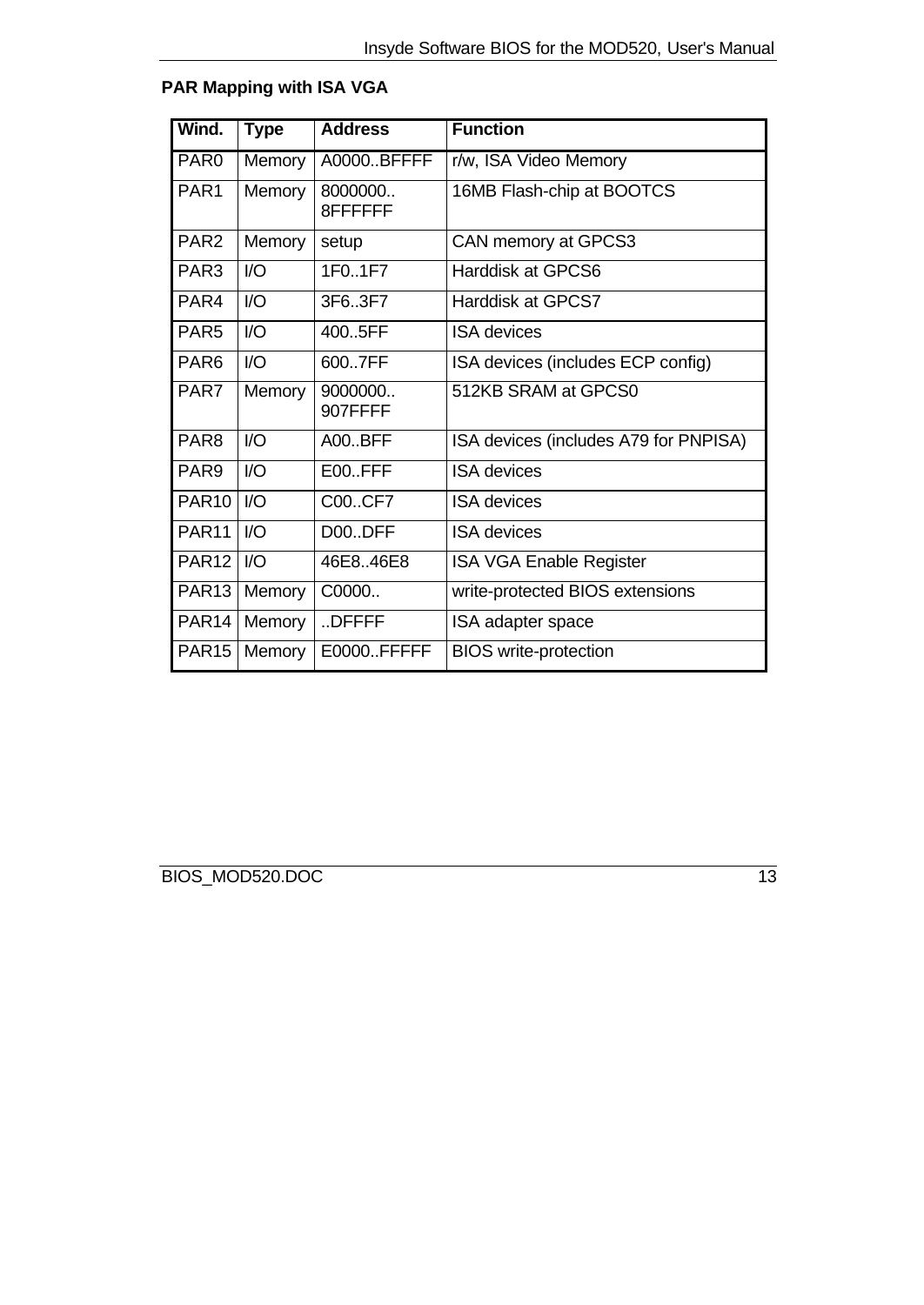# **PAR Mapping with PCI VGA**

| Wind.            | <b>Type</b>   | <b>Address</b>      | <b>Function</b>                       |
|------------------|---------------|---------------------|---------------------------------------|
| PAR <sub>0</sub> | Memory        | A0000BFFFF          | r/w, PCI Video Memory                 |
| PAR1             | Memory        | 8000000<br>8FFFFFFF | 16MB Flash-chip at BOOTCS             |
| PAR <sub>2</sub> | Memory        | Setup               | CAN memory at GPCS3                   |
| PAR <sub>3</sub> | $\mathsf{IO}$ | 1F01F7              | <b>Harddisk at GPCS6</b>              |
| PAR4             | I/O           | 3F63F7              | Harddisk at GPCS7                     |
| PAR <sub>5</sub> | $U$           | 4005FF              | <b>ISA</b> devices                    |
| PAR <sub>6</sub> | $U$           | 600.7FF             | ISA devices (includes ECP config)     |
| PAR7             | Memory        | 9000000<br>907FFFF  | 512KB SRAM at GPCS0                   |
| PAR <sub>8</sub> | 1/O           | <b>A00BFF</b>       | ISA devices (includes A79 for PNPISA) |
| PAR <sub>9</sub> | 1/O           | E00.FFF             | <b>ISA</b> devices                    |
| <b>PAR10</b>     | $l/O$         | 104.1FF             | <b>ISA</b> devices                    |
| <b>PAR11</b>     | $IO$          | 200.3AF             | <b>ISA</b> devices                    |
| <b>PAR12</b>     | $l/O$         | 3E03FF              | <b>ISA</b> devices                    |
| <b>PAR13</b>     | Memory        | C0000               | write-protected BIOS extensions       |
| <b>PAR14</b>     | Memory        | DFFFF               | ISA adapter space                     |
| <b>PAR15</b>     | Memory        | E0000.FFFFF         | <b>BIOS</b> write-protection          |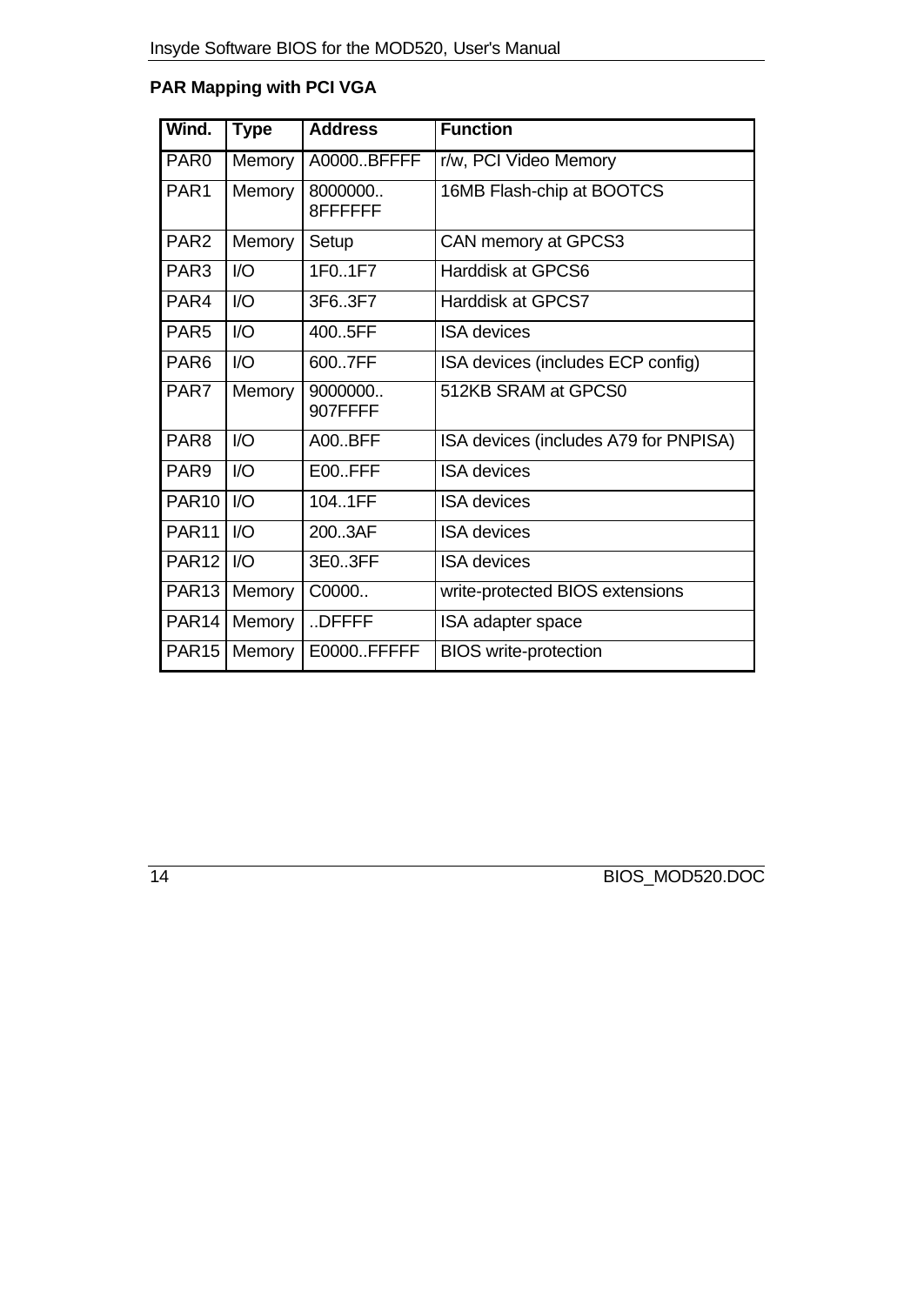#### **3.5. PCI Bus**

During power-up, the BIOS configures the onboard VGA and Ethernet devices. The PCI BIOS also scans the PCI slots for external cards.

The PCI bus is working in concurrent arbitration mode. "Write Posting", "Delayed Transactions" and "PCI Target FIFO Purge" are enabled.

Eventhough there is only one PCI slot on the MOD520EVA, the BIOS scans for other possible PCI slots as well. In customer specific designs, you can add your own PCI devices without having to change the BIOS.

| <b>IDSEL</b>     | <b>INTA</b> | <b>INTB</b> | <b>INTC</b> | <b>INTD</b> | <b>Purpose</b>                     |
|------------------|-------------|-------------|-------------|-------------|------------------------------------|
| AD <sub>26</sub> | <b>INTA</b> | <b>INTB</b> | <b>INTC</b> | <b>INTD</b> | PCI Slot 1 on MOD520EVA            |
| AD27             | <b>INTB</b> | <b>INTC</b> | <b>INTD</b> | <b>INTA</b> | PCI Slot 2 (customer specific)     |
| AD28             | <b>INTA</b> | none        | none        | none        | Network Controller on MOD520       |
| AD <sub>29</sub> | <b>INTB</b> | none        | none        | none        | <b>VGA Controller on MOD520EVA</b> |
| AD30             | <b>INTC</b> | <b>INTD</b> | <b>INTA</b> | <b>INTB</b> | PCI Slot 3 (customer specific)     |
| AD31             | <b>INTD</b> | <b>INTA</b> | <b>INTB</b> | <b>INTC</b> | PCI Slot 4 (customer specific)     |

The routing of the PCI devices is assumed to be as follows: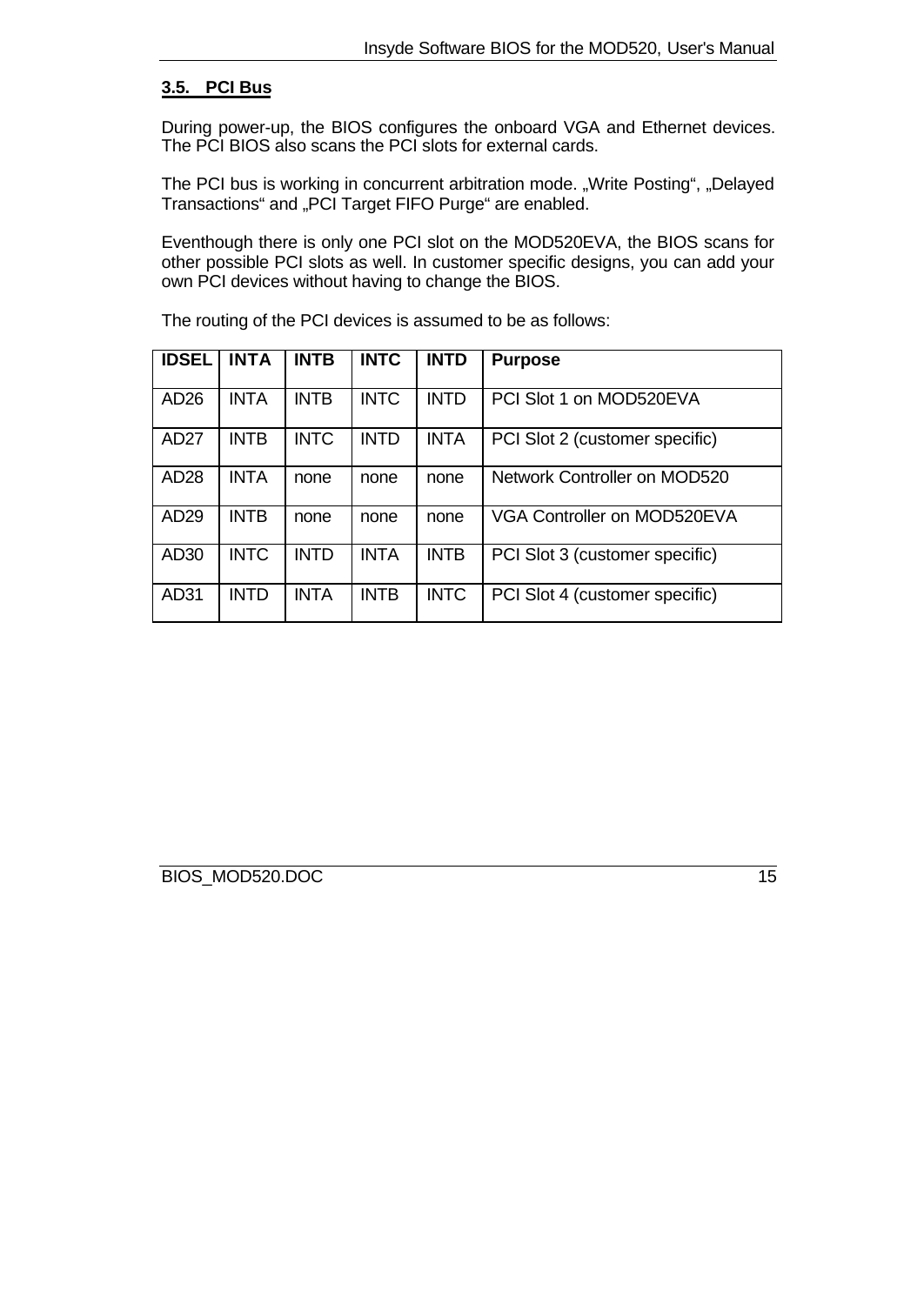## **4. Remote Features**

FS FORTH-SYSTEME has added its remote package "Embedded Support Kit" to the AMD ÉlanSC520 BIOS. The Embedded Support Kit allows you to control your target machine from a host computer using either a serial or parallel nullmodem cable. This is accomplished by transferring all INT10h (video) and INT16h (keyboard) requests to the host machine, executing the command there, and finally returning the results back to the target system. The target system seems to behave just like it would use its own VGA card and keyboard, but in fact it uses the resources of the host computer. Additionally, the target can access the floppy drive of your host PC.

These features are of great value when you bring up your own board for the first time. In embedded systems, typical PC components are often left away to save costs. A standard BIOS typically would stop and warn the user that devices are missing. The BIOS has been modified to go on even if there is no keyboard or display adapter. With the "Embedded Support Kit", users can almost work with such machines like they are used to on a standard PC.

The BIOS contains support for both serial and parallel transmission. During power-up, it automatically detects, if a REMHOST-connection can be established on the serial or parallel port.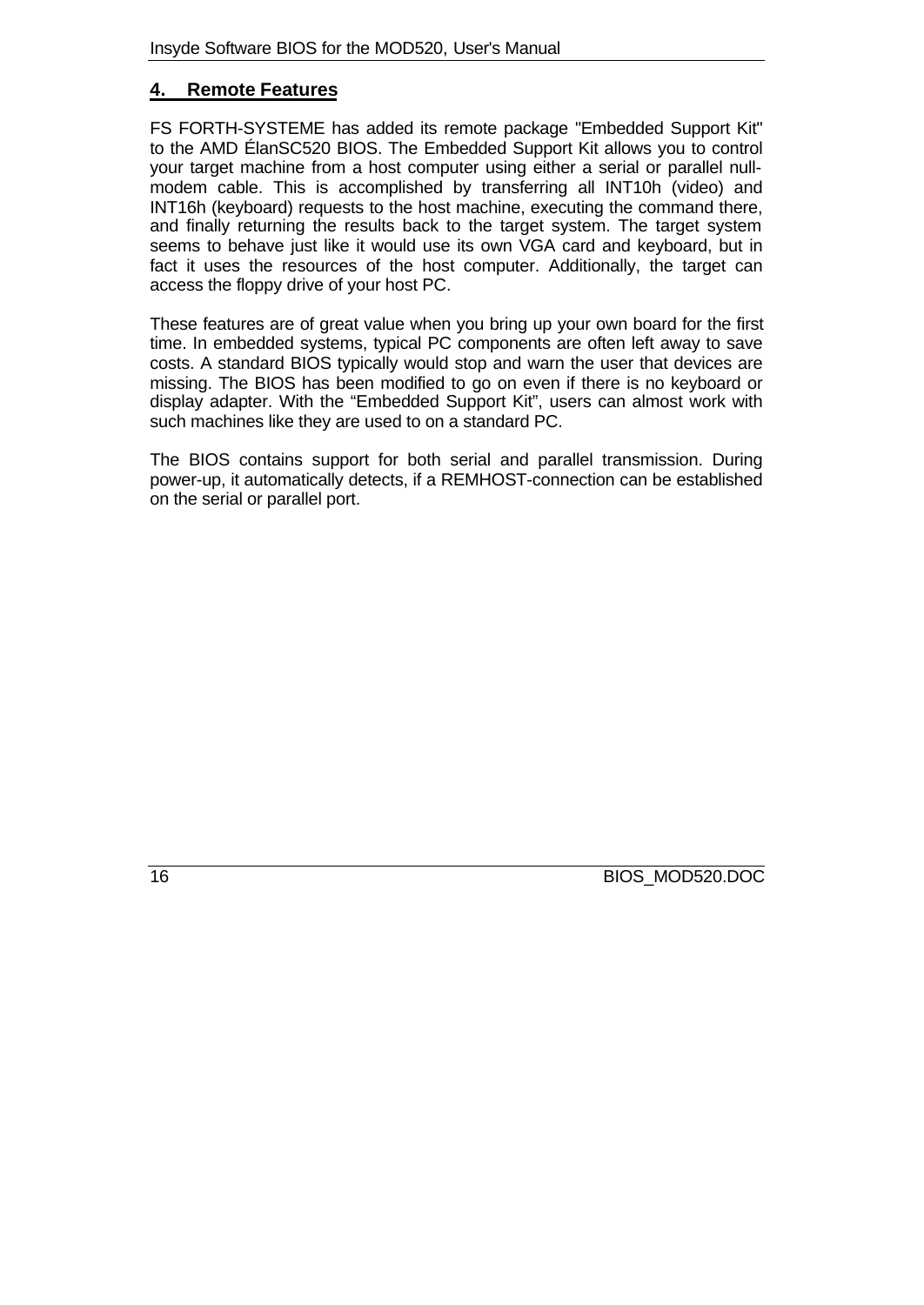#### **4.1. The Remote Server REMHOST.EXE**

The utility REMHOST is started on the host computer. It listens on the serial or parallel port for incoming target requests, executes the commands and sends the output values back.

The user can decide on the host machine in a configuration file, which devices the target system should redirect. By default, the target assumes to redirect video and keyboard services.

The following options are available in the configuration file REMHOST.INI:

| $PORT=1$         | // COM or LPT port number                             |
|------------------|-------------------------------------------------------|
| <b>LPT</b>       | // use parallel port for transmission                 |
|                  | // comment this for serial port.                      |
| <b>FLOPPY</b>    | // enable remote floppy                               |
|                  | FLOPPY=ROMDOS.IMG // use a floppy disk image          |
| <b>WRPROT</b>    | // simulate write-protection for remote drives        |
| <b>NOKEYB</b>    | // disable remote keyboard                            |
| <b>NOVIDEO</b>   | // disable remote video                               |
| <b>DUALVIDEO</b> | // use target display and remote video simultaneously |

Within the configuration file, you can add comments with "//". Instead of using a real floppy drive, you can also generate image files of floppy disks. Access to these image files are much faster than to real floppy disks. Additionally, the image files can be write-protected. So you can build up virtual floppy drives to initially set up the target's file system or to start test tools during production.

Floppy disk images can be produced with the utility FDIMAGE. Type "FDIMAGE /H" to get a list of available options.

When video redirection is enabled (option NOVIDEO not active), the BIOS will skip the initialization of both ISA and PCI VGA cards. The BIOS thereby comes up much quicker. Using the keyword DUALVIDEO will enable possible VGA cards as well and display video output on both the real video card and on the remote machine. This allows hardware engineers to debug vga controller problems.

The BIOS will not warn for missing keyboards as soon as remote keyboard is enabled.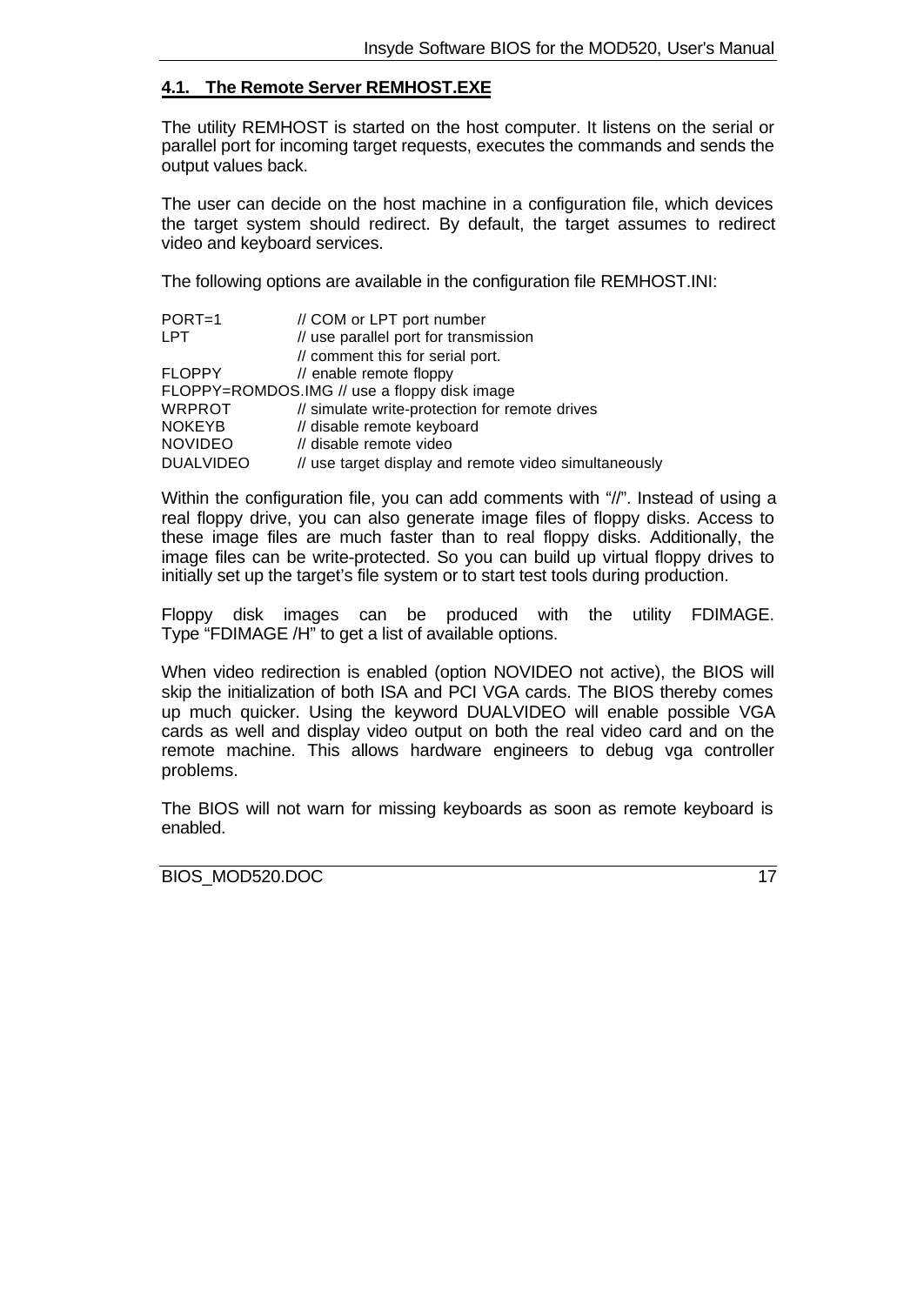You can leave REMHOST by pressing the left SHIFT and STRG keys simultaneously.

## **4.2. Cable Definition**

The wiring of the serial null-modem cable is as follows: (FS ordering number: TK00053)

| PC1 (Host)         |                   | PC2 (Target)      |                    |
|--------------------|-------------------|-------------------|--------------------|
| <b>Signal Name</b> | <b>Pin Number</b> | <b>Pin Number</b> | <b>Signal Name</b> |
| <b>DCD</b>         |                   | 7,8               | RTS, CTS           |
| <b>RxD</b>         | 2                 | 3                 | <b>TxD</b>         |
| <b>TxD</b>         | 3                 | $\overline{2}$    | <b>RxD</b>         |
| <b>DTR</b>         |                   | 6                 | <b>DSR</b>         |
| <b>GND</b>         | 5                 | 5                 | <b>GND</b>         |
| <b>DSR</b>         | 6                 |                   | <b>DTR</b>         |
| RTS, CTS           | 7,8               |                   | DCID               |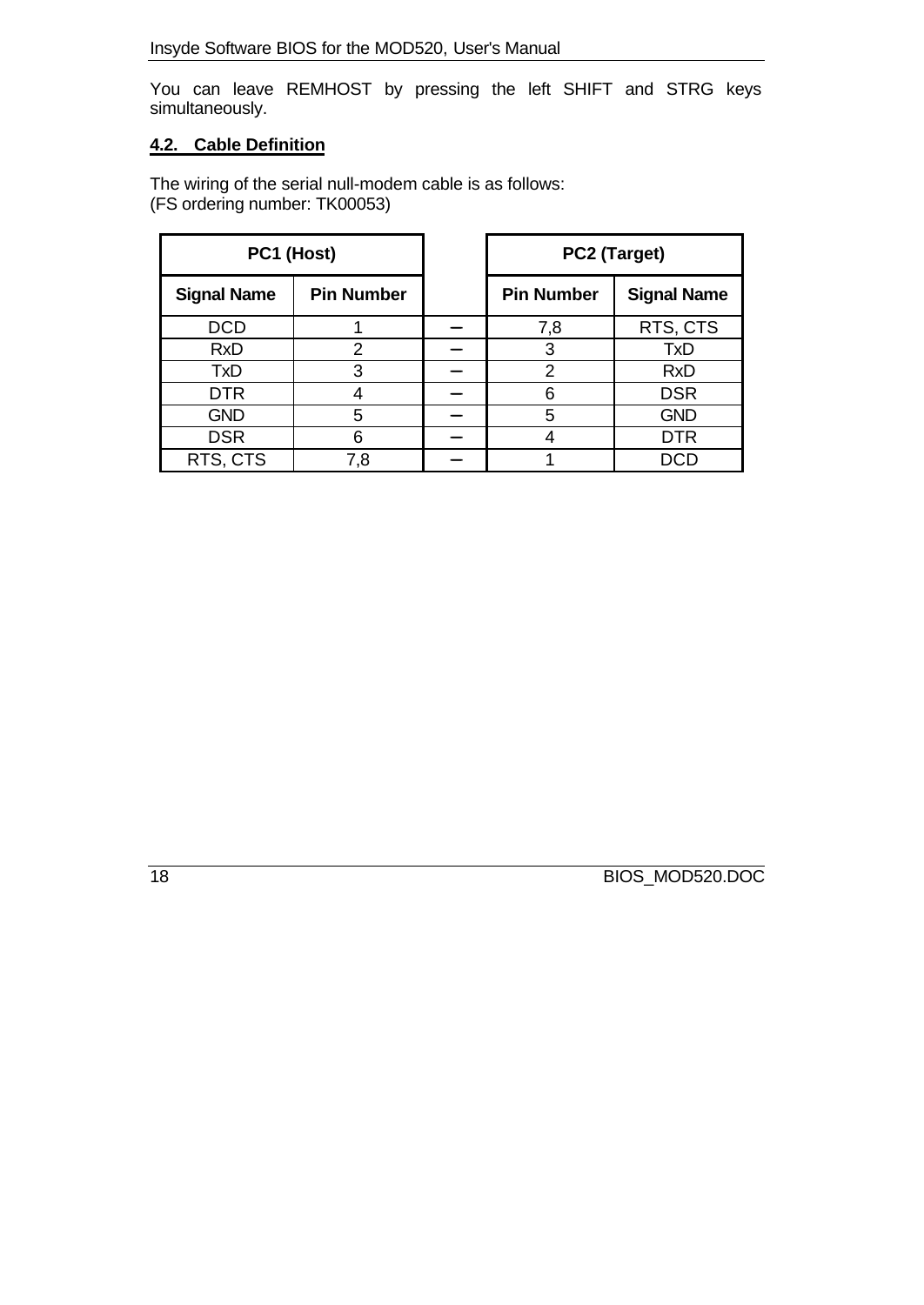The wiring of the DOS/Link-Cable is as follows: (FS ordering number: TK00925)

|                    | PC1 (Host)        | PC2 (Target)      |                    |
|--------------------|-------------------|-------------------|--------------------|
| <b>Signal Name</b> | <b>Pin Number</b> | <b>Pin Number</b> | <b>Signal Name</b> |
| D <sub>0</sub>     | $\overline{2}$    | 15                | ERROR#             |
| D <sub>1</sub>     | 3                 | 13                | <b>SLCT</b>        |
| D <sub>2</sub>     | 4                 | 12                | <b>PE</b>          |
| D <sub>3</sub>     | 5                 | 10                | ACK#               |
| D <sub>4</sub>     | 6                 | 11                | <b>BUSY</b>        |
|                    |                   |                   |                    |
| ERROR#             | 15                | $\overline{2}$    | D <sub>0</sub>     |
| <b>SLCT</b>        | 13                | 3                 | D <sub>1</sub>     |
| <b>PE</b>          | 12                | 4                 | D <sub>2</sub>     |
| ACK#               | 10                | 5                 | D <sub>3</sub>     |
| <b>BUSY</b>        | 11                | 6                 | D <sub>4</sub>     |
|                    |                   |                   |                    |
| AFDT#              | 14                | 14                | AFDT#              |
| INIT#              | 16                | 16                | INIT#              |
| SLCTIN#            | 17                | 17                | SLCTIN#            |
| STROBE#            | 1                 | 1                 | STROBE#            |
|                    |                   |                   |                    |
| <b>GND</b>         | 25                | 25                | <b>GND</b>         |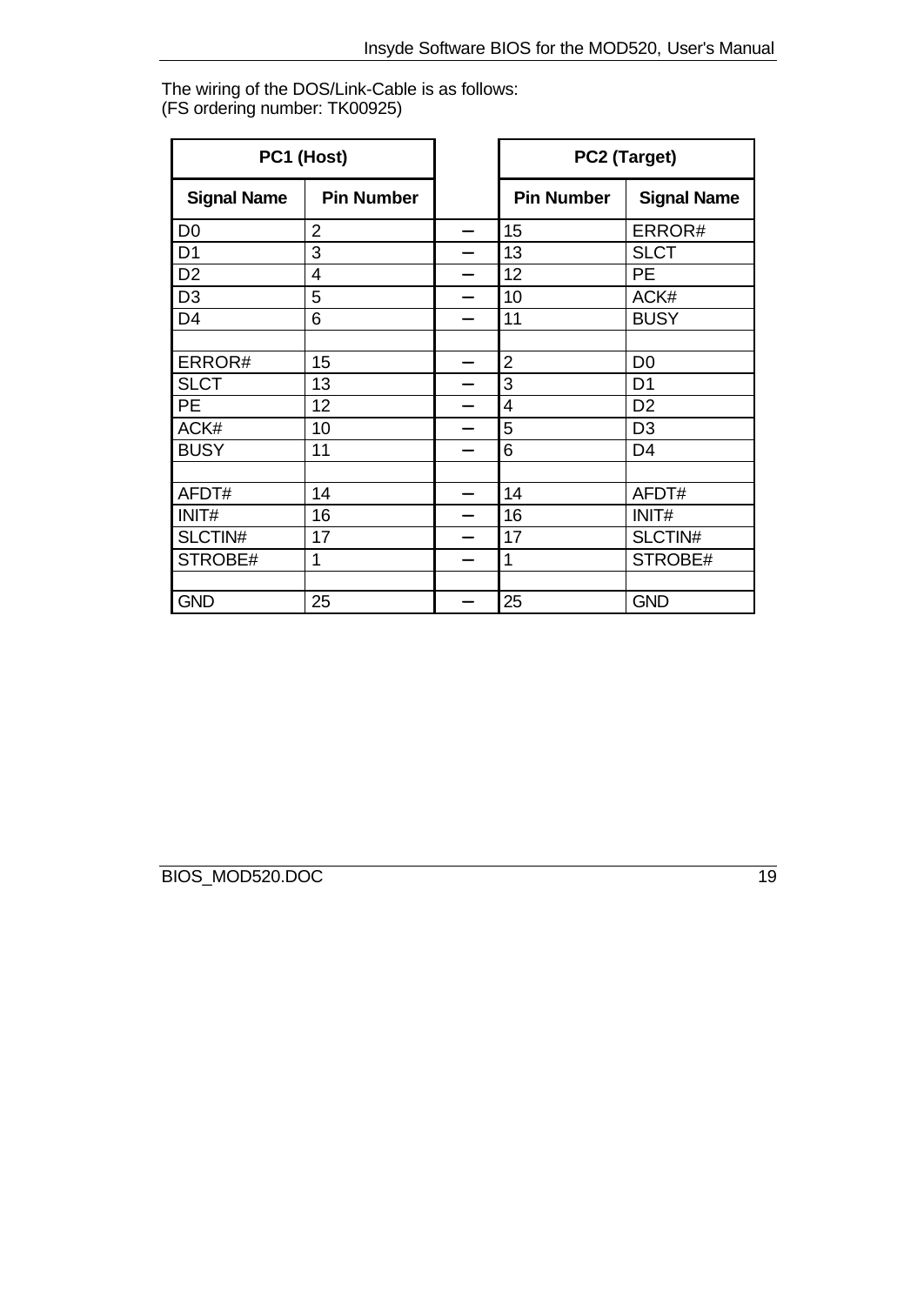#### **4.3. Restrictions**

Keep the following restrictions in mind, when using the ESK or writing programs that should also work with redirection:

- WindowsNT denies direct access to hardware I/O ports. If you plan to use REMHOST in a WindowsNT environment, an additional software package is required, that gives access to the specific I/O ports. This software package can be achieved by FS FORTH-SYSTEME.
- Avoid direct writes to video RAM. There is no mechanism to detect and transfer these outputs.
- Since DOS7 of Windows95, standard console output is partially written to the video screen. So you will see only some characters displayed on the host machine, while the rest is displayed on the target's video display.
- Avoid video calls that uses registers other than AX, BX, CX and DX. To speed up video output, only these registers will be transferred. The other registers will be typically used as pointers to data buffers.
- Formatting of remote floppy is not supported.
- Don't rely on "Keyboard Intercept" INT15/4F. This function is no longer available.
- KEYB.COM is no longer needed on the target machine. Instead, the current keyboard handler of your host computer is automatically used.
- **Don't press Ctrl-Alt-Del, while redirection is active.** This will not reboot your target system, but your host machine!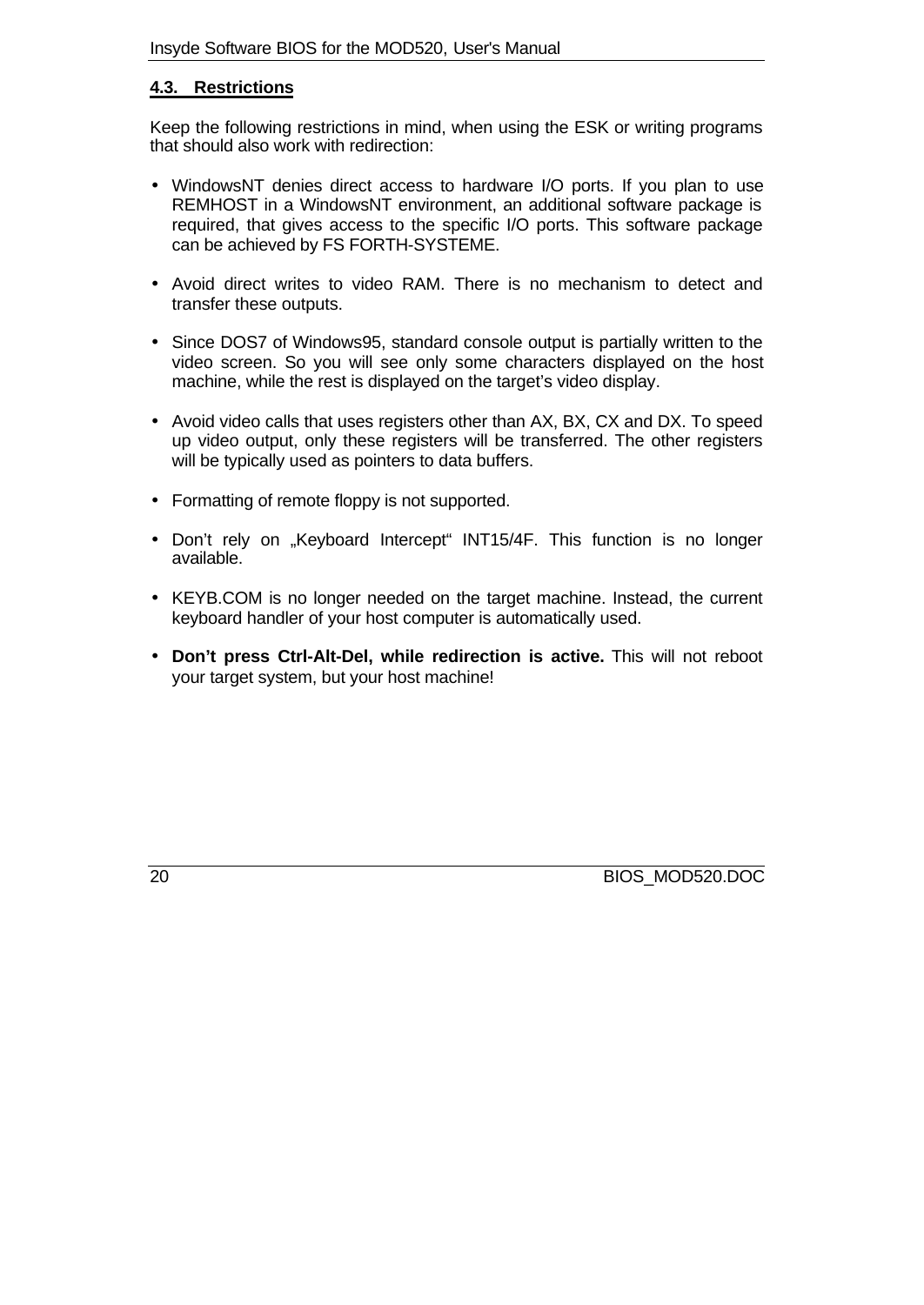## **5. User-defined CMOS Defaults**

If the CMOS battery gets low and the CMOS gets destroyed, the BIOS will program the CMOS with default settings. Especially in embedded systems, replacing an empty CMOS battery is often impossible.

The MOD520 module contains a serial EEPROM that provides 2 KBytes of nonvolatile data. We use a prt of this EEPROM to store the default settings of the CMOS. Users can create their own CMOS defaults by saving the setup settings into the EEPROM.

During power-up the BIOS looks for valid CMOS defaults in the EEPROM. If the BIOS determines, that someone already saved the defaults to EEPROM, it will replace the default table in ROM with the defaults from EEPROM.

Only the first 128 bytes of the EEPROM are required to store the CMOS defaults. The remaining bytes can be used by application programs to store nonvolatile data. The BIOS provides an INT15-interface to read or write to the EEPROM:

Input:

| $AX=7700h$       | "read EEPROM"                         |
|------------------|---------------------------------------|
| DX=address       | offset in EEPROM (80h7FFh)            |
| Output:          |                                       |
| CarryFlag        | Set=Error (invalid address), Clear=OK |
| <b>BL</b> =value | data read from EEPROM                 |

Input:

| "write to EEPROM"                     |
|---------------------------------------|
| offset in EEPROM (80h7FFh)            |
| data to write into EEPROM             |
|                                       |
| Set=Error (invalid address), Clear=OK |
|                                       |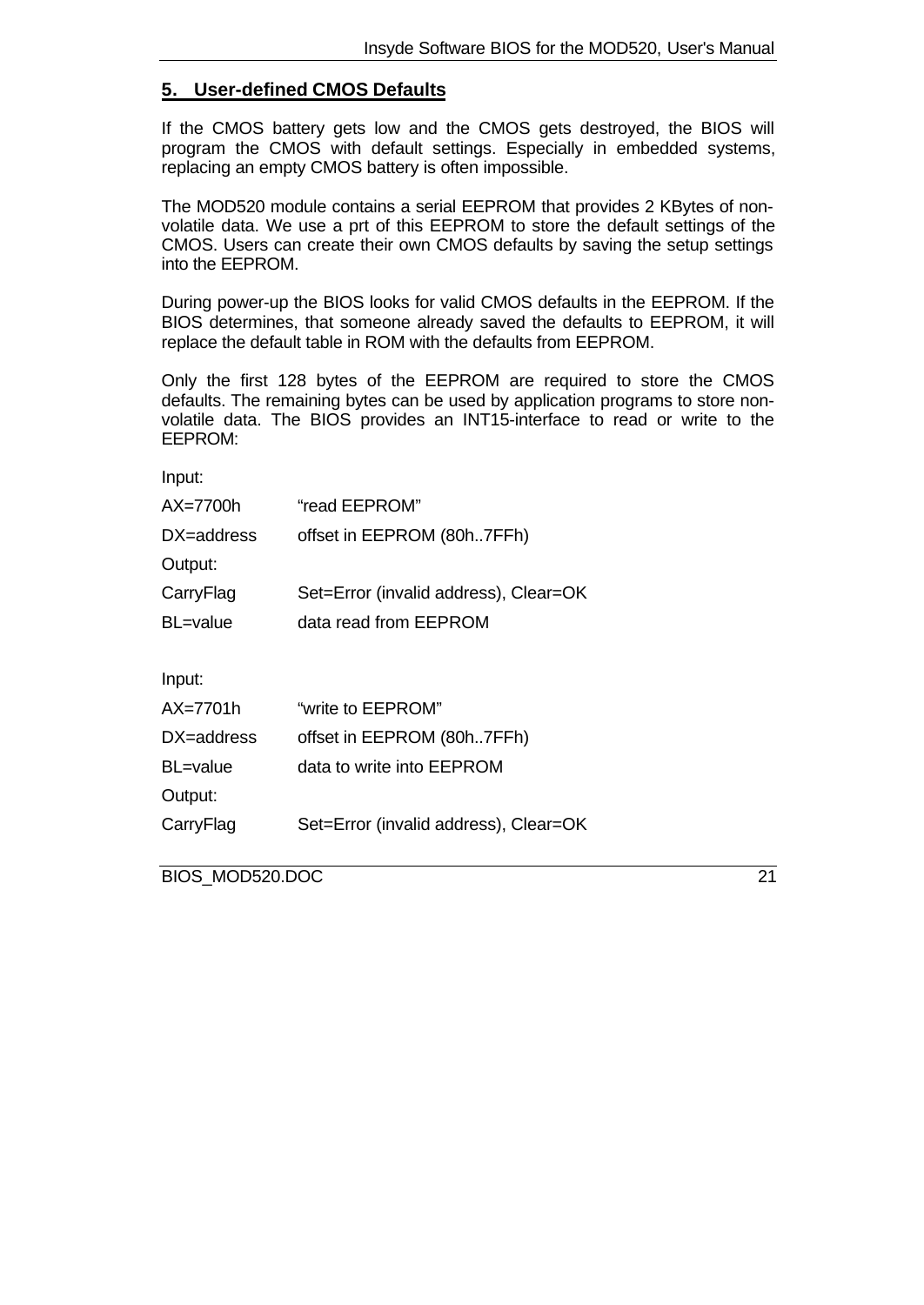## **6. Integrated Flash-File-System**

The BIOS provides support for different on-board flash devices connected to BOOTCS.

The SC520 doesn´t provide a paging mechanism to map pieces of flash into the real-mode adapter space, so the flash must be accessed in protected mode.

Since only one piece of software (usually the operating system kernel) can enter protected-mode, accessing the flash disk can result in "general protection faults". So the flash disk feature should only be used while the system remains in pure real-mode. The flash disk allows you to boot an operating system like WindowsCE from flash.

As soon as the 32 bit environment gets started, the flash disk driver included in the BIOS should be replaced by an appropriate driver in the 32 bit operating system.

The flash file system FlashFX from Datalight can be obtained in full source. The full source package "Porting Kit" allows adaptations for different operating systems. The following operating systems are currently supported:

DOS, WindowsCE, LINUX, QNX.

The flash disk can be enabled or disabled in setup (Startup/Flash Disk) to provide compatibility with all operating systems.

When you are booting DOS from the flash disk, do not install HIMEM.SYS or EMM386.EXE.

The flash disk can be formatted using FXFMT.EXE. Unformatted flash disks will not be recognized by DOS, so no drive letter will be applied to that drive. When formatting the flash for the first time, you must use the bios drive number (80=drive 1, 81=drive 2) to select the flash drive:

FXFMT.EXE 80

Afterwards, the flash disk can be formatted using the drive letter:

FXFMT.EXE C: